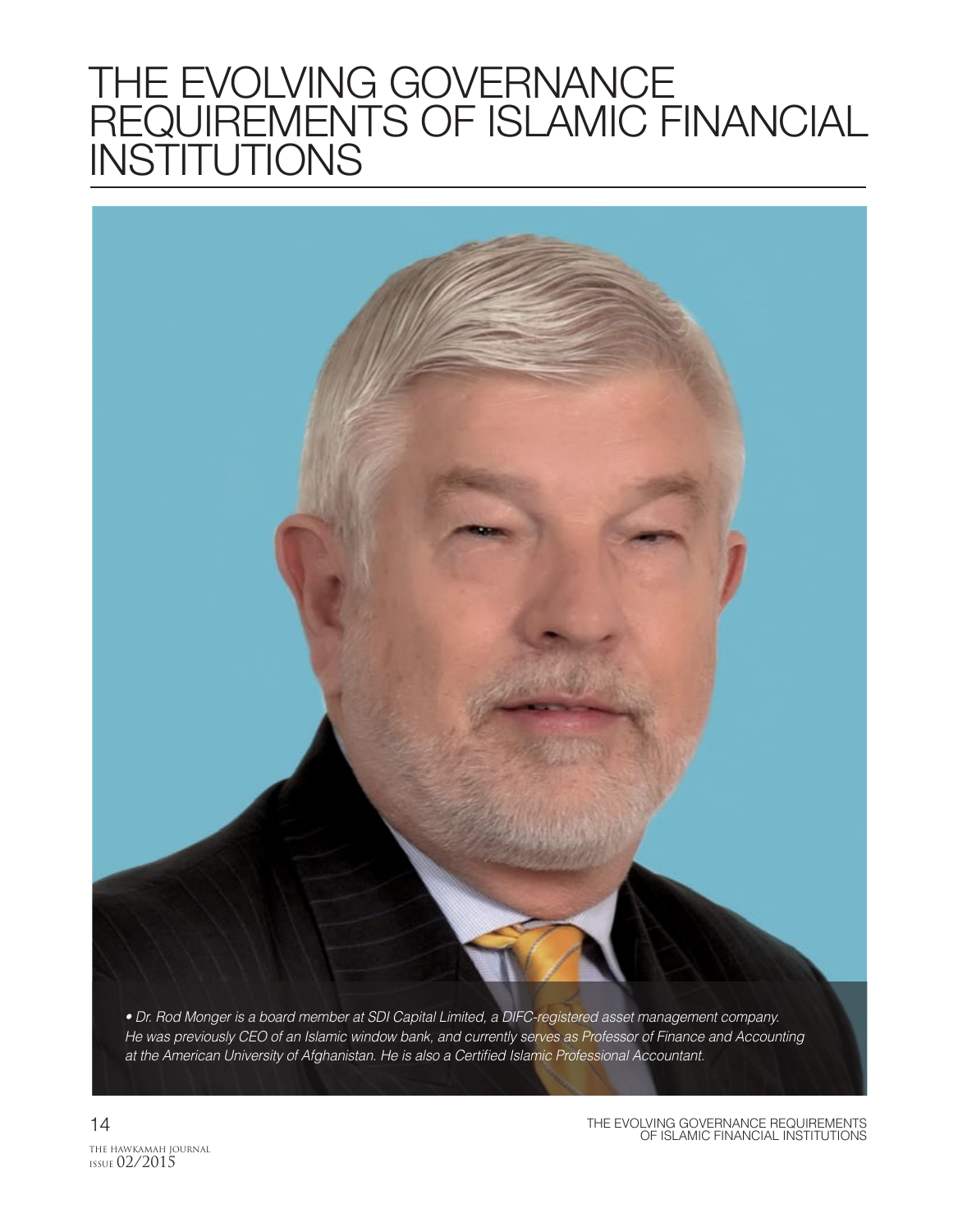#### **The Governance Environment**

Between 2003 and 2013, Islamic finance assets grew at a compound annual rate of 24.6% to an estimated US \$1.8 trillion driven primarily by Gulf Cooperation Council (GCC) countries, Iran and Malaysia. Banking represents four-fifths of these assets, Sukuk another 15 percent with the remainder in leasing, equity markets, investment funds, Takaful, and microfinance.

Yet, Islamic financial assets still represent less than 1 percent of global financial assets. As a result, Islamic finance lacks economies of scale and Islamic financial institutions still operate in an environment without adequate infrastructure, and without access to central bank liquidity and financial safety nets routinely available to conventional banks. In addition, the legal and regulatory environment often fails to take into account the special requirements of Islamic finance.

At the same time, boards are facing spiraling complexity in Islamic finance. Innovation often means that multiple Shari'ah compliant contracts are layered to mimic features available in conventional financing. This process sometimes involves third parties so that the resulting complexity elevates the uncertainties related to credit, market, operational, and legal risks.

#### **Dual Challenge**

This environment poses a dual challenge to boards of Islamic financial institutions.

**1.** Boards of Islamic financial institutions must first govern consistent with existing internationally recognized standards.

Most guidance including the Accounting, Auditing and Governance Standards from the Accounting and Auditing Organization for Islamic Financial Institutions (AAOIFI) and various standards from the Islamic Financial Services Board (IFSB) recognize that good governance of Islamic financial institutions begins with existing standards developed for all banks and financial institutions. The Islamic Financial Services Board notes, for example, that *many bodies that are concerned with the promotion of good corporate governance have issued codes of corporate governance best practices, which have been widely accepted as the international standards, and would be relevant and useful for (Islamic*  financial institutions).

The observation is sometimes made that Islamic financial institutions are often located in developing countries where corporate governance is generally weak in any event, and that significant strides are needed to improve overall governance. But this article focuses specifically on issues related to Islamic governance rather than the broader question of compliance with general, non-Islamic standards.

**2.** Boards of Islamic financial institutions must also govern consistent with the specific characteristics of the Shari'ah. Concurrently, Boards of Islamic financial institutions must pursue a second track, which is crafting their governance practices to comply with the characteristics of Islamic finance. As already noted, the supporting infrastructure for Islamic finance is less developed than for conventional. Thus, to some extent, it's fair to say that Islamic boards are thrown back on their own resourcefulness to ensure proper governance.

My own experience suggests that boards sometimes take a wait-and-see attitude when, for example, new legislation or regulation from the regulator is anticipated. Long lead times in the legislative and regulatory process induce a competitive paralysis. In the meantime, the issue remains about whether Islamic products and services are competitive.

In my judgment, this can be attributed to the lack of capacity on boards and in management to confidently move ahead with Islamic finance. Think, for example, of a conventional bank that delays reasonable innovation in products and services because the board fears new laws or regulations. That would be unreasonable, and so it is in Islamic finance.

Also, some boards may feel that because the Shari'ah committee approves proposed products and services, that all responsibility for governance is discharged. But that attitude simply will not serve. The special characteristics of Islamic finance, as we shall see, mean that all functions in credit, investment, operations, compliance, auditing, and risk management must be adapted to Islamic banking and finance requirements. These are not issues of Shari'ah compliance, but of good, comprehensive governance.

#### **Shari'ah Compliance**

Nonetheless, directors of Islamic financial institutions must start by ensuring that their products and services are Shari'ah compliant, and this is done through the Shari'ah committee. But creating an effective Shari'ah committee is easier said than done.

The root problem is the overall shortage of qualified Shari'ah scholars capable of serving on the committee. While finding mullahs who can issue fatwas consistent with the Shari'ah rarely poses a problem, identifying scholars who understand the financial services business, who can help implement competitive strategy consistent with the risk appetite of the institution, and who can work through proposals that involve complex Islamic products and services, as already mentioned, can present a real challenge.

1. Kammer, Alfred et al, Islamic Finance: Opportunities, Challenges, and Policy Options, IMF Staff Discussion Note, International Monetary Fund, April 2015. **2.** Guiding Principles on Corporate<br>Governance for Institutions meaning is the same.

THE EVOLVING GOVERNANCE REQUIREMENTS<br>OF ISLAMIC FINANCIAL INSTITUTIONS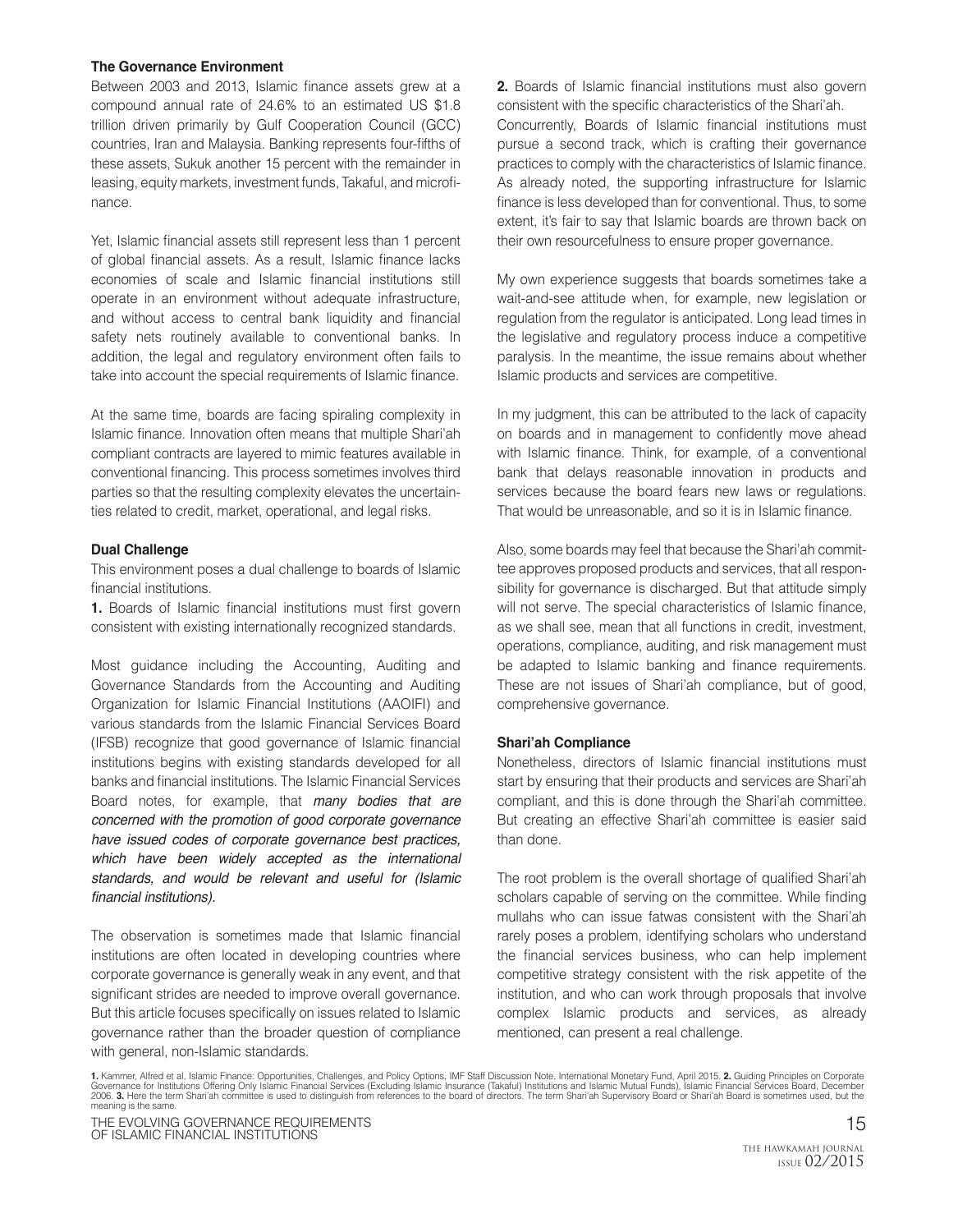High demand and low supply means that qualified scholars may overcommit. One recognized scholar served on forty-seven Shari'ah boards internationally. Regulators, as are boards of directors of Islamic financial services firms, are increasingly taking a dim view of these practices just as they would non-executive directors who overcommit and cannot adequately discharge their responsibilities.

What this means for directors is that boards need to be very clear about the qualifications of the persons to serve on the Shari'ah committee. The Shari'ah committee must be structured to ensure products and services are compliant but at the same time, consistent with the firm's risk appetite, innovative and competitive.

Further, boards must have well-defined nominations policies and procedures to ensure the sustainability of the Shari'ah committee. An internal Shari'ah committee is not necessarily required. These services could be wholly or partially outsourced to consultancy services including other financial institutions that offer the services of their committees to outside entities.

Boards also need to ensure that the institution's policies and practices reflect a single source for interpretation of the Shari'ah. Different scholars sometimes have different interpretations, and these differences are sometimes reflected in, for example, the Hanafi school which is more prevalent in the Middle East, versus Shafi'i which is more typical of Malaysia.

Even within schools of thought, different scholars have different interpretations. The practical point is that directors ensure that management is following the preferred source of interpretations and not flip-flopping between sources to secure the most favorable fatwas.

#### **Control and Compliance**

Boards, of course, rely on the audit committee, internal auditors and independent auditors for control. Thus, the board must ensure that the requisite level of competency exists within audit committee and the internal audit department. In window institutions, directors can establish such expertise within the conventional internal audit department or in a separate unit.

However, experience suggests that even in window institutions, it is better to avoid creating parallel systems to serve conventional and Islamic. Integrating the knowledge of both avoids silo-building and unnecessary administrative duplication. The audit committee should evaluate external auditors to ensure that they have sufficient expertise to audit from both Islamic and non-Islamic (e.g., International Financial Reporting Standards). The same advice applies to the compliance function. A single unit should be equipped to handle all laws and regulations whether they are specific to Islamic banking and finance, or not.

#### **Investment Account Holders**

Islamic finance involves the sharing of risk and reward. Paying or earning interest is prohibited. Thus, returns on deposits must be structured as investments and the depositors are investment account holders. The fiduciary relationship of the board to investment account holders resembles that of the entity with its shareholders. Thus, recognizing that the potential for conflict of interest exists between investment account holders and shareholders, directors must be mindful of their obligation to enforce the rights of investment account holders.

The Islamic Financial Services Board (IFSB) requires that the financial institution put investment account holders on an equal footing with shareholders by insuring their access to information related to their investment accounts. Likewise, Hawkamah7 recommends that Islamic financial institutions should treat investment account holders as pari passu with the shareholders with regard to the disclosure of information regarding the investment accounts, smoothing of reserves policy and returns on investments. In short, a higher standard of disclosure is required to investment account holders as opposed to interest-earning depositors in conventional finance. Disclosure extends to the general investment objectives related to unrestricted investment accounts including risk-sharing terms.

Profit Equalization. Boards must also ensure that smoothing of returns on investment accounts is handled in a transparent manner. Periodically, profits on investment accounts are tallied and adjustments made to holders' accounts. However, financial institutions earmark some of these returns into a profit equalization reserve (PER). One issue whether profit equalization reserves are being used to mask volatility of assets that are riskier than the risk and return parameters established for the investment account.

Other Implications. Profit sharing accounts also have implications for computation of capital adequacy ratios. In addition, monies retained in profit equalization reserves belong to the investment account holders. If that holder liquidates the investment, that provision must be made to distribute his or her share of the retained profit.

#### **Risk Management**

Overall, risk management tools specific to Islamic financial institutions remain underdeveloped and rating methodologies (e.g., CAMELS, stress testing) need to be further adapted.

**4.** An estimated 75 percent of Islamic bank assets are Murabahah, a type of mark-up financing whereby the bank buys goods from a third party and then resells them to the borrower on terms.